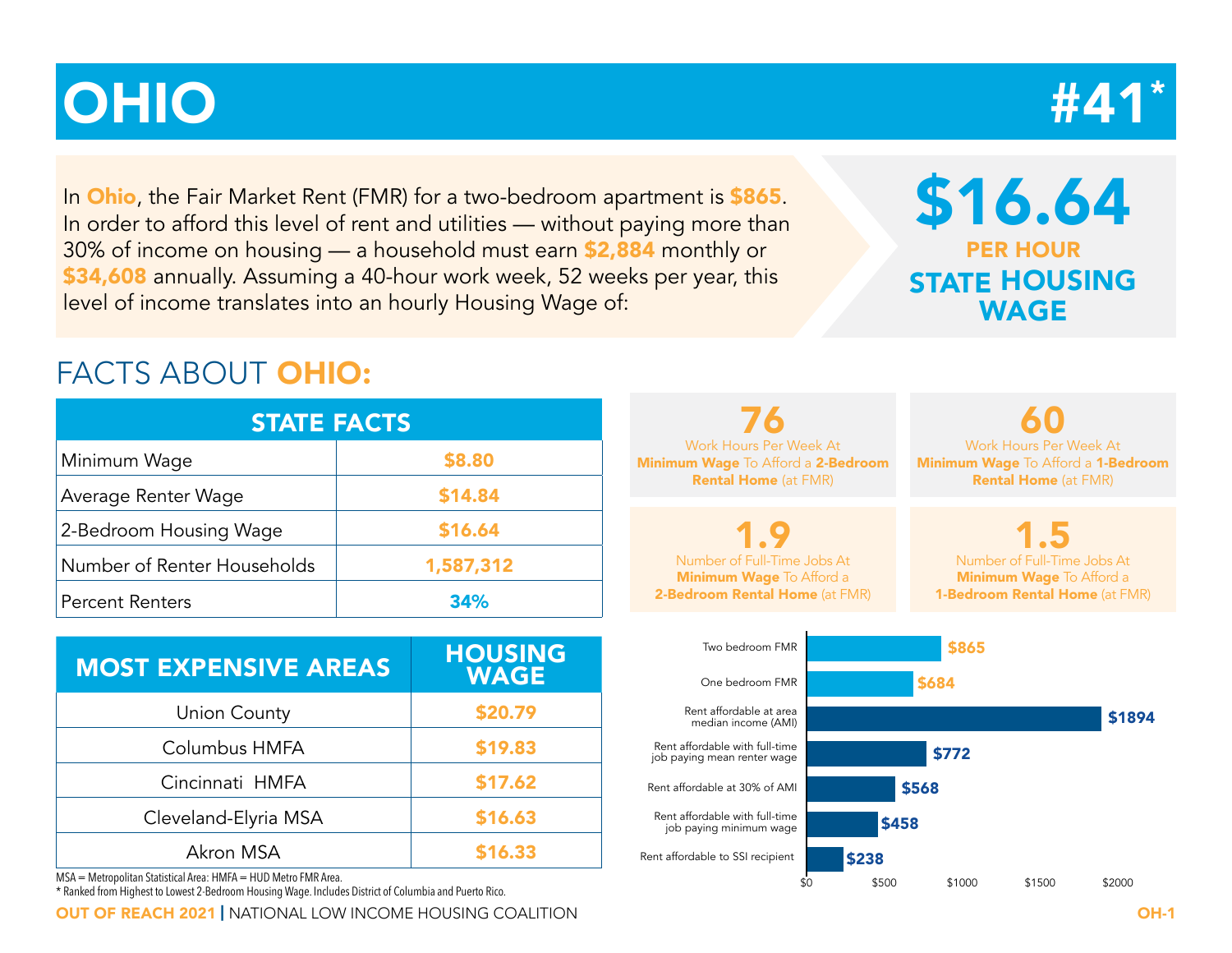| <b>OHIO</b>                     | <b>FY21 HOUSING</b><br><b>WAGE</b>                                       |                    | <b>HOUSING COSTS</b>                                        |                                                                           |                            | <b>AREA MEDIAN</b><br><b>INCOME (AMI)</b>         |               |                                               | <b>RENTERS</b> |                                                                |                                                         |                                                         |                                                                             |  |
|---------------------------------|--------------------------------------------------------------------------|--------------------|-------------------------------------------------------------|---------------------------------------------------------------------------|----------------------------|---------------------------------------------------|---------------|-----------------------------------------------|----------------|----------------------------------------------------------------|---------------------------------------------------------|---------------------------------------------------------|-----------------------------------------------------------------------------|--|
|                                 | Hourly wage<br>necessary to afford<br>2 BR <sup>1</sup> FMR <sup>2</sup> | 2 BR<br><b>FMR</b> | Annual<br>income<br>needed to<br>afford 2<br><b>BMR FMR</b> | Full-time<br>jobs at<br>minimum<br>wage to afford<br>2BR FMR <sup>3</sup> | Annual<br>AMI <sup>4</sup> | Monthly rent<br>affordable<br>at AMI <sup>5</sup> | 30%<br>of AMI | Montly rent<br>affordable<br>at 30%<br>of AMI | Renter         | % of total<br>households households<br>(2015-2019) (2015-2019) | Estimated<br>hourly<br>mean<br>renter<br>wage<br>(2021) | Monthly<br>rent<br>affordable<br>at mean<br>renter wage | Full-time<br>jobs at mean<br>renter wage<br>needed to<br>afford<br>2 BR FMR |  |
|                                 |                                                                          |                    |                                                             |                                                                           |                            |                                                   |               |                                               |                |                                                                |                                                         |                                                         |                                                                             |  |
| Ohio                            | \$16.64                                                                  | \$865              | \$34,608                                                    | 1.9                                                                       | \$75,761                   | \$1,894                                           | \$22,728      | \$568                                         | 1,587,312      | 34%                                                            | \$14.84                                                 | \$772                                                   | 1.1                                                                         |  |
| <b>Combined Nonmetro Areas</b>  | \$14.61                                                                  | \$760              | \$30,383                                                    | 1.7                                                                       | \$65,519                   | \$1,638                                           | \$19,656      | \$491                                         | 259,901        | 28%                                                            | \$12.59                                                 | \$655                                                   | 1.2                                                                         |  |
| Metropolitan Areas              |                                                                          |                    |                                                             |                                                                           |                            |                                                   |               |                                               |                |                                                                |                                                         |                                                         |                                                                             |  |
| Akron MSA                       | \$16.33                                                                  | \$849              | \$33,960                                                    | 1.9                                                                       | \$83,300                   | \$2,083                                           | \$24,990      | \$625                                         | 95,680         | 33%                                                            | \$13.60                                                 | \$707                                                   | 1.2                                                                         |  |
| <b>Brown County HMFA</b>        | \$14.19                                                                  | \$738              | \$29,520                                                    | 1.6                                                                       | \$64,700                   | \$1,618                                           | \$19,410      | \$485                                         | 4,928          | 28%                                                            | \$7.89                                                  | \$410                                                   | 1.8                                                                         |  |
| <b>Canton-Massillon MSA</b>     | \$14.44                                                                  | \$751              | \$30,040                                                    | 1.6                                                                       | \$68,900                   | \$1,723                                           | \$20,670      | \$517                                         | 51,212         | 31%                                                            | \$12.15                                                 | \$632                                                   | 1.2                                                                         |  |
| Cincinnati HMFA                 | \$17.62                                                                  | \$916              | \$36,640                                                    | 2.0                                                                       | \$85,400                   | \$2,135                                           | \$25,620      | \$641                                         | 226,927        | 35%                                                            | \$16.24                                                 | \$844                                                   | 1.1                                                                         |  |
| Cleveland-Elyria MSA            | \$16.63                                                                  | \$865              | \$34,600                                                    | 1.9                                                                       | \$78,600                   | \$1,965                                           | \$23,580      | \$590                                         | 302,755        | 35%                                                            | \$16.02                                                 | \$833                                                   | 1.0                                                                         |  |
| Columbus HMFA                   | \$19.83                                                                  | \$1,031            | \$41,240                                                    | 2.3                                                                       | \$83,800                   | \$2,095                                           | \$25,140      | \$629                                         | 295,150        | 39%                                                            | \$16.99                                                 | \$883                                                   | 1.2                                                                         |  |
| Dayton MSA                      | \$16.08                                                                  | \$836              | \$33,440                                                    | 1.8                                                                       | \$75,700                   | \$1,893                                           | \$22,710      | \$568                                         | 121,654        | 37%                                                            | \$14.27                                                 | \$742                                                   | 1.1                                                                         |  |
| <b>Hocking County HMFA</b>      | \$14.12                                                                  | \$734              | \$29,360                                                    | 1.6                                                                       | \$66,400                   | \$1,660                                           | \$19,920      | \$498                                         | 2,807          | 25%                                                            | \$8.30                                                  | \$432                                                   | 1.7                                                                         |  |
| Huntington-Ashland HMFA         | \$15.21                                                                  | \$791              | \$31,640                                                    | 1.7                                                                       | \$62,600                   | \$1,565                                           | \$18,780      | \$470                                         | 6,446          | 28%                                                            | \$11.15                                                 | \$580                                                   | 1.4                                                                         |  |
| Lima MSA                        | \$14.37                                                                  | \$747              | \$29,880                                                    | 1.6                                                                       | \$64,000                   | \$1,600                                           | \$19,200      | \$480                                         | 13,387         | 33%                                                            | \$12.33                                                 | \$641                                                   | 1.2                                                                         |  |
| Mansfield MSA                   | \$14.12                                                                  | \$734              | \$29,360                                                    | 1.6                                                                       | \$61,500                   | \$1,538                                           | \$18,450      | \$461                                         | 15,816         | 33%                                                            | \$12.10                                                 | \$629                                                   | 1.2                                                                         |  |
| Perry County HMFA               | \$14.12                                                                  | \$734              | \$29,360                                                    | 1.6                                                                       | \$59,900                   | \$1,498                                           | \$17,970      | \$449                                         | 3,550          | 26%                                                            | \$9.02                                                  | \$469                                                   | 1.6                                                                         |  |
| Springfield MSA                 | \$15.23                                                                  | \$792              | \$31,680                                                    | 1.7                                                                       | \$64,500                   | \$1,613                                           | \$19,350      | \$484                                         | 18,603         | 34%                                                            | \$12.56                                                 | \$653                                                   | 1.2                                                                         |  |
| Toledo MSA                      | \$15.25                                                                  | \$793              | \$31,720                                                    | 1.7                                                                       | \$70,400                   | \$1,760                                           | \$21,120      | \$528                                         | 93,499         | 38%                                                            | \$13.82                                                 | \$719                                                   | 1.1                                                                         |  |
| <b>Union County HMFA</b>        | \$20.79                                                                  | \$1,081            | \$43,240                                                    | 2.4                                                                       | \$98,400                   | \$2,460                                           | \$29,520      | \$738                                         | 4,350          | 22%                                                            | \$18.17                                                 | \$945                                                   | 1.1                                                                         |  |
| Weirton-Steubenville MSA        | \$14.12                                                                  | \$734              | \$29,360                                                    | 1.6                                                                       | \$59,400                   | \$1,485                                           | \$17,820      | \$446                                         | 8,506          | 31%                                                            | \$11.23                                                 | \$584                                                   | 1.3                                                                         |  |
| Wheeling MSA                    | \$14.23                                                                  | \$740              | \$29,600                                                    | 1.6                                                                       | \$63,600                   | \$1,590                                           | \$19,080      | \$477                                         | 6,112          | 24%                                                            | \$11.51                                                 | \$598                                                   | 1.2                                                                         |  |
| Youngstown-Warren-Boardman HMFA | \$14.12                                                                  | \$734              | \$29,360                                                    | 1.6                                                                       | \$65,200                   | \$1,630                                           | \$19,560      | \$489                                         | 56,029         | 30%                                                            | \$10.85                                                 | \$564                                                   | 1.3                                                                         |  |

1: BR = Bedroom

2: FMR = Fiscal Year 2021 Fair Market Rent.

3: This calculation uses the higher of the county, state, or federal minimum wage, where applicable.

4: AMI = Fiscal Year 2021 Area Median Income

5: Affordable rents represent the generally accepted standard of spending not more than 30% of gross income on gross housing costs.

**AREA MEDIAN RENTERS**

**FY21 HOUSING HOUSING COSTS**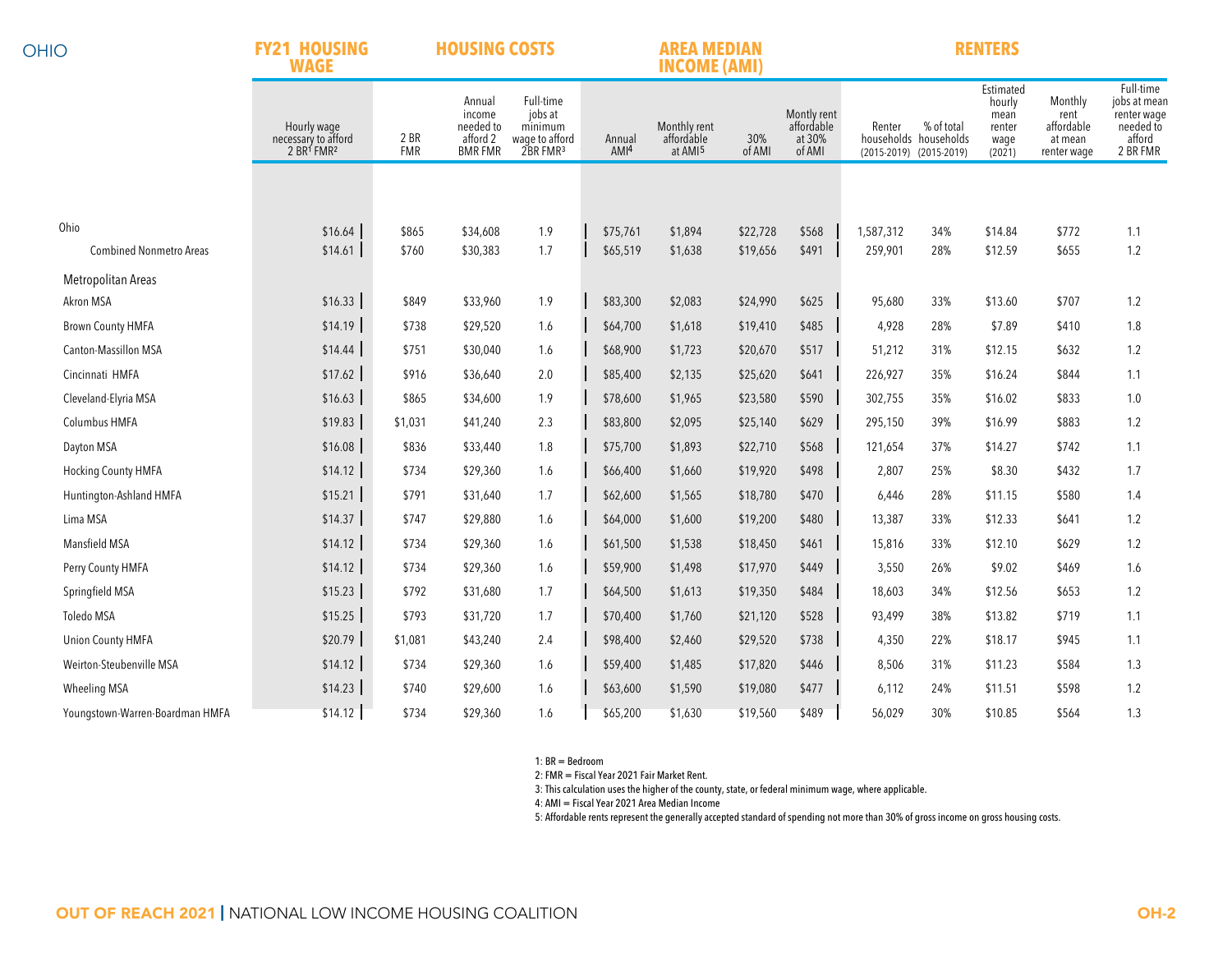| . .<br>۰, | I<br>v<br>u |
|-----------|-------------|

|  | <b>FY21 HOUSIN</b> |
|--|--------------------|
|  | WAGE               |

**FY21 HOUSING HOUSING COSTS**

## **AREA MEDIAN RENTERS**

|                         | <b>WAGE</b>                                                              |                    |                                                             |                                                                           |                            | <b>INCOME (AMI)</b>                               |               |                                               |                                   |                                     |                                                         |                                                         |                                                                             |
|-------------------------|--------------------------------------------------------------------------|--------------------|-------------------------------------------------------------|---------------------------------------------------------------------------|----------------------------|---------------------------------------------------|---------------|-----------------------------------------------|-----------------------------------|-------------------------------------|---------------------------------------------------------|---------------------------------------------------------|-----------------------------------------------------------------------------|
|                         | Hourly wage<br>necessary to afford<br>2 BR <sup>1</sup> FMR <sup>2</sup> | 2 BR<br><b>FMR</b> | Annual<br>income<br>needed to<br>afford 2<br><b>BMR FMR</b> | Full-time<br>jobs at<br>minimum<br>wage to afford<br>2BR FMR <sup>3</sup> | Annual<br>AMI <sup>4</sup> | Monthly rent<br>affordable<br>at AMI <sup>5</sup> | 30%<br>of AMI | Montly rent<br>affordable<br>at 30%<br>of AMI | Renter<br>(2015-2019) (2015-2019) | % of total<br>households households | Estimated<br>hourly<br>mean<br>renter<br>wage<br>(2021) | Monthly<br>rent<br>affordable<br>at mean<br>renter wage | Full-time<br>jobs at mean<br>renter wage<br>needed to<br>afford<br>2 BR FMR |
|                         |                                                                          |                    |                                                             |                                                                           |                            |                                                   |               |                                               |                                   |                                     |                                                         |                                                         |                                                                             |
|                         |                                                                          |                    |                                                             |                                                                           |                            |                                                   |               |                                               |                                   |                                     |                                                         |                                                         |                                                                             |
| Counties                |                                                                          |                    |                                                             |                                                                           |                            |                                                   |               |                                               |                                   |                                     |                                                         |                                                         |                                                                             |
| <b>Adams County</b>     | \$14.12                                                                  | \$734              | \$29,360                                                    | 1.6                                                                       | \$49,000                   | \$1,225                                           | \$14,700      | \$368                                         | 3,114                             | 29%                                 | \$9.60                                                  | \$499                                                   | 1.5                                                                         |
| Allen County            | \$14.37                                                                  | \$747              | \$29,880                                                    | 1.6                                                                       | \$64,000                   | \$1,600                                           | \$19,200      | \$480                                         | 13,387                            | 33%                                 | \$12.33                                                 | \$641                                                   | $1.2\,$                                                                     |
| <b>Ashland County</b>   | \$14.29                                                                  | \$743              | \$29,720                                                    | 1.6                                                                       | \$67,000                   | \$1,675                                           | \$20,100      | \$503                                         | 5,352                             | 26%                                 | \$12.43                                                 | \$647                                                   | 1.1                                                                         |
| Ashtabula County        | \$14.12                                                                  | \$734              | \$29,360                                                    | 1.6                                                                       | \$63,200                   | \$1,580                                           | \$18,960      | \$474                                         | 11,152                            | 29%                                 | \$9.79                                                  | \$509                                                   | 1.4                                                                         |
| Athens County           | \$16.19                                                                  | \$842              | \$33,680                                                    | 1.8                                                                       | \$62,300                   | \$1,558                                           | \$18,690      | \$467                                         | 9,509                             | 42%                                 | \$8.85                                                  | \$460                                                   | 1.8                                                                         |
| <b>Auglaize County</b>  | \$14.12                                                                  | \$734              | \$29,360                                                    | 1.6                                                                       | \$79,500                   | \$1,988                                           | \$23,850      | \$596                                         | 4,584                             | 24%                                 | \$12.87                                                 | \$669                                                   | 1.1                                                                         |
| <b>Belmont County</b>   | \$14.23                                                                  | \$740              | \$29,600                                                    | 1.6                                                                       | \$63,600                   | \$1,590                                           | \$19,080      | \$477                                         | 6,112                             | 24%                                 | \$11.51                                                 | \$598                                                   | 1.2                                                                         |
| <b>Brown County</b>     | \$14.19                                                                  | \$738              | \$29,520                                                    | 1.6                                                                       | \$64,700                   | \$1,618                                           | \$19,410      | \$485                                         | 4,928                             | 28%                                 | \$7.89                                                  | \$410                                                   | 1.8                                                                         |
| <b>Butler County</b>    | \$17.62                                                                  | \$916              | \$36,640                                                    | 2.0                                                                       | \$85,400                   | \$2,135                                           | \$25,620      | \$641                                         | 44,351                            | 32%                                 | \$13.73                                                 | \$714                                                   | 1.3                                                                         |
| <b>Carroll County</b>   | \$14.44                                                                  | \$751              | \$30,040                                                    | 1.6                                                                       | \$68,900                   | \$1,723                                           | \$20,670      | \$517                                         | 2,412                             | 21%                                 | \$11.19                                                 | \$582                                                   | 1.3                                                                         |
| Champaign County        | \$14.23                                                                  | \$740              | \$29,600                                                    | 1.6                                                                       | \$70,300                   | \$1,758                                           | \$21,090      | \$527                                         | 4,068                             | 27%                                 | \$13.70                                                 | \$712                                                   | 1.0                                                                         |
| Clark County            | \$15.23                                                                  | \$792              | \$31,680                                                    | 1.7                                                                       | \$64,500                   | \$1,613                                           | \$19,350      | \$484                                         | 18,603                            | 34%                                 | \$12.56                                                 | \$653                                                   | 1.2                                                                         |
| <b>Clermont County</b>  | \$17.62                                                                  | \$916              | \$36,640                                                    | 2.0                                                                       | \$85,400                   | \$2,135                                           | \$25,620      | \$641                                         | 20,155                            | 26%                                 | \$12.74                                                 | \$663                                                   | 1.4                                                                         |
| <b>Clinton County</b>   | \$14.27                                                                  | \$742              | \$29,680                                                    | 1.6                                                                       | \$66,400                   | \$1,660                                           | \$19,920      | \$498                                         | 5,845                             | 35%                                 | \$14.85                                                 | \$772                                                   | 1.0                                                                         |
| Columbiana County       | \$14.12                                                                  | \$734              | \$29,360                                                    | 1.6                                                                       | \$63,600                   | \$1,590                                           | \$19,080      | \$477                                         | 11,001                            | 26%                                 | \$10.42                                                 | \$542                                                   | 1.4                                                                         |
| Coshocton County        | \$14.12                                                                  | \$734              | \$29,360                                                    | 1.6                                                                       | \$56,200                   | \$1,405                                           | \$16,860      | \$422                                         | 3,767                             | 26%                                 | \$10.98                                                 | \$571                                                   | 1.3                                                                         |
| <b>Crawford County</b>  | \$14.12                                                                  | \$734              | \$29,360                                                    | 1.6                                                                       | \$57,800                   | \$1,445                                           | \$17,340      | \$434                                         | 5,392                             | 30%                                 | \$12.94                                                 | \$673                                                   | 1.1                                                                         |
| Cuyahoga County         | \$16.63                                                                  | \$865              | \$34,600                                                    | 1.9                                                                       | \$78,600                   | \$1,965                                           | \$23,580      | \$590                                         | 225,906                           | 42%                                 | \$17.51                                                 | \$910                                                   | 1.0                                                                         |
| Darke County            | \$14.12                                                                  | \$734              | \$29,360                                                    | 1.6                                                                       | \$66,400                   | \$1,660                                           | \$19,920      | \$498                                         | 5,675                             | 27%                                 | \$12.81                                                 | \$666                                                   | 1.1                                                                         |
| <b>Defiance County</b>  | \$14.21                                                                  | \$739              | \$29,560                                                    | 1.6                                                                       | \$71,600                   | \$1,790                                           | \$21,480      | \$537                                         | 3,628                             | 24%                                 | \$11.96                                                 | \$622                                                   | 1.2                                                                         |
| <b>Delaware County</b>  | \$19.83                                                                  | \$1,031            | \$41,240                                                    | 2.3                                                                       | \$83,800                   | \$2,095                                           | \$25,140      | \$629                                         | 13,028                            | 19%                                 | \$13.66                                                 | \$710                                                   | 1.5                                                                         |
| <b>Erie County</b>      | \$15.67                                                                  | \$815              | \$32,600                                                    | 1.8                                                                       | \$65,700                   | \$1,643                                           | \$19,710      | \$493                                         | 9,590                             | 31%                                 | \$11.93                                                 | \$620                                                   | 1.3                                                                         |
| <b>Fairfield County</b> | \$19.83                                                                  | \$1,031            | \$41,240                                                    | 2.3                                                                       | \$83,800                   | \$2,095                                           | \$25,140      | \$629                                         | 14,685                            | 26%                                 | \$9.58                                                  | \$498                                                   | 2.1                                                                         |
| <b>Fayette County</b>   | \$14.79                                                                  | \$769              | \$30,760                                                    | 1.7                                                                       | \$57,600                   | \$1,440                                           | \$17,280      | \$432                                         | 4,131                             | 35%                                 | \$12.01                                                 | \$625                                                   | 1.2                                                                         |
| <b>Franklin County</b>  | \$19.83                                                                  | \$1,031            | \$41,240                                                    | 2.3                                                                       | \$83,800                   | \$2,095                                           | \$25,140      | \$629                                         | 238,402                           | 47%                                 | \$18.54                                                 | \$964                                                   | 1.1                                                                         |

1: BR = Bedroom

2: FMR = Fiscal Year 2021 Fair Market Rent.

3: This calculation uses the higher of the county, state, or federal minimum wage, where applicable.

4: AMI = Fiscal Year 2021 Area Median Income

5: Affordable rents represent the generally accepted standard of spending not more than 30% of gross income on gross housing costs.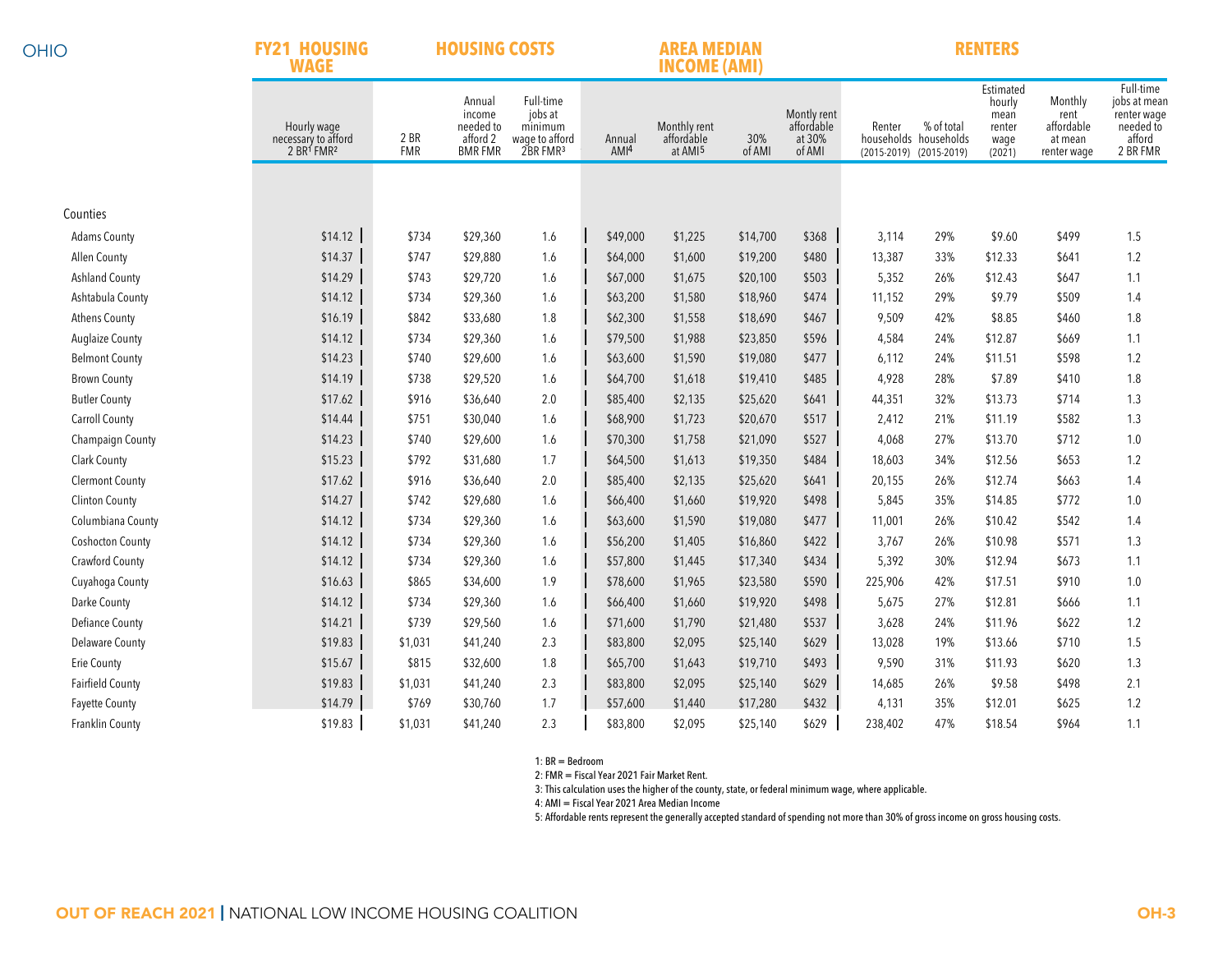OHIO

### **FY21 HOUSING HOUSING COSTS**

### **AREA MEDIAN RENTERS**

|                        | <b>WAGE</b>                                      | <b>INCOME (AMI)</b> |                                                             |                                                                           |                            |                                                   |               |                                               |         |                                                                |                                                         |                                                         |                                                                             |
|------------------------|--------------------------------------------------|---------------------|-------------------------------------------------------------|---------------------------------------------------------------------------|----------------------------|---------------------------------------------------|---------------|-----------------------------------------------|---------|----------------------------------------------------------------|---------------------------------------------------------|---------------------------------------------------------|-----------------------------------------------------------------------------|
|                        | Hourly wage<br>necessary to afford<br>2 BR1 FMR2 | 2 BR<br><b>FMR</b>  | Annual<br>income<br>needed to<br>afford 2<br><b>BMR FMR</b> | Full-time<br>jobs at<br>minimum<br>wage to afford<br>2BR FMR <sup>3</sup> | Annual<br>AMI <sup>4</sup> | Monthly rent<br>affordable<br>at AMI <sup>5</sup> | 30%<br>of AMI | Montly rent<br>affordable<br>at 30%<br>of AMI | Renter  | % of total<br>households households<br>(2015-2019) (2015-2019) | Estimated<br>hourly<br>mean<br>renter<br>wage<br>(2021) | Monthly<br>rent<br>affordable<br>at mean<br>renter wage | Full-time<br>jobs at mean<br>renter wage<br>needed to<br>afford<br>2 BR FMR |
|                        |                                                  |                     |                                                             |                                                                           |                            |                                                   |               |                                               |         |                                                                |                                                         |                                                         |                                                                             |
|                        |                                                  |                     |                                                             |                                                                           |                            |                                                   |               |                                               |         |                                                                |                                                         |                                                         |                                                                             |
| <b>Fulton County</b>   | \$15.25                                          | \$793               | \$31,720                                                    | 1.7                                                                       | \$70,400                   | \$1,760                                           | \$21,120      | \$528                                         | 3,456   | 21%                                                            | \$12.44                                                 | \$647                                                   | 1.2                                                                         |
| <b>Gallia County</b>   | \$14.12                                          | \$734               | \$29,360                                                    | 1.6                                                                       | \$60,900                   | \$1,523                                           | \$18,270      | \$457                                         | 2,957   | 26%                                                            | \$12.21                                                 | \$635                                                   | 1.2                                                                         |
| Geauga County          | \$16.63                                          | \$865               | \$34,600                                                    | 1.9                                                                       | \$78,600                   | \$1,965                                           | \$23,580      | \$590                                         | 4,832   | 14%                                                            | \$10.01                                                 | \$520                                                   | 1.7                                                                         |
| <b>Greene County</b>   | \$16.08                                          | \$836               | \$33,440                                                    | 1.8                                                                       | \$75,700                   | \$1,893                                           | \$22,710      | \$568                                         | 22,248  | 34%                                                            | \$14.07                                                 | \$732                                                   | 1.1                                                                         |
| <b>Guernsey County</b> | \$14.23                                          | \$740               | \$29,600                                                    | 1.6                                                                       | \$56,400                   | \$1,410                                           | \$16,920      | \$423                                         | 4,629   | 29%                                                            | \$11.19                                                 | \$582                                                   | 1.3                                                                         |
| <b>Hamilton County</b> | \$17.62                                          | \$916               | \$36,640                                                    | 2.0                                                                       | \$85,400                   | \$2,135                                           | \$25,620      | \$641                                         | 143,889 | 42%                                                            | \$17.31                                                 | \$900                                                   | 1.0                                                                         |
| <b>Hancock County</b>  | \$15.40                                          | \$801               | \$32,040                                                    | 1.8                                                                       | \$80,800                   | \$2,020                                           | \$24,240      | \$606                                         | 9,960   | 31%                                                            | \$15.58                                                 | \$810                                                   | 1.0                                                                         |
| <b>Hardin County</b>   | \$14.12                                          | \$734               | \$29,360                                                    | 1.6                                                                       | \$63,600                   | \$1,590                                           | \$19,080      | \$477                                         | 3,381   | 29%                                                            | \$11.20                                                 | \$583                                                   | 1.3                                                                         |
| <b>Harrison County</b> | \$14.12                                          | \$734               | \$29,360                                                    | 1.6                                                                       | \$60,700                   | \$1,518                                           | \$18,210      | \$455                                         | 1,314   | 21%                                                            | \$14.89                                                 | \$774                                                   | 0.9                                                                         |
| <b>Henry County</b>    | \$14.12                                          | \$734               | \$29,360                                                    | 1.6                                                                       | \$73,000                   | \$1,825                                           | \$21,900      | \$548                                         | 2,487   | 23%                                                            | \$13.66                                                 | \$710                                                   | 1.0                                                                         |
| <b>Highland County</b> | \$14.12                                          | \$734               | \$29,360                                                    | 1.6                                                                       | \$58,200                   | \$1,455                                           | \$17,460      | \$437                                         | 5,294   | 32%                                                            | \$10.44                                                 | \$543                                                   | 1.4                                                                         |
| <b>Hocking County</b>  | \$14.12                                          | \$734               | \$29,360                                                    | 1.6                                                                       | \$66,400                   | \$1,660                                           | \$19,920      | \$498                                         | 2,807   | 25%                                                            | \$8.30                                                  | \$432                                                   | 1.7                                                                         |
| <b>Holmes County</b>   | \$14.12                                          | \$734               | \$29,360                                                    | 1.6                                                                       | \$72,500                   | \$1,813                                           | \$21,750      | \$544                                         | 3,024   | 25%                                                            | \$12.44                                                 | \$647                                                   | 1.1                                                                         |
| <b>Huron County</b>    | \$14.40                                          | \$749               | \$29,960                                                    | 1.6                                                                       | \$64,400                   | \$1,610                                           | \$19,320      | \$483                                         | 6,672   | 29%                                                            | \$13.08                                                 | \$680                                                   | 1.1                                                                         |
| Jackson County         | \$14.13                                          | \$735               | \$29,400                                                    | 1.6                                                                       | \$53,400                   | \$1,335                                           | \$16,020      | \$401                                         | 3,933   | 31%                                                            | \$11.99                                                 | \$624                                                   | $1.2\,$                                                                     |
| Jefferson County       | \$14.12                                          | \$734               | \$29,360                                                    | 1.6                                                                       | \$59,400                   | \$1,485                                           | \$17,820      | \$446                                         | 8,506   | 31%                                                            | \$11.23                                                 | \$584                                                   | 1.3                                                                         |
| <b>Knox County</b>     | \$14.52                                          | \$755               | \$30,200                                                    | 1.6                                                                       | \$67,500                   | \$1,688                                           | \$20,250      | \$506                                         | 6,508   | 28%                                                            | \$13.05                                                 | \$678                                                   | 1.1                                                                         |
| Lake County            | \$16.63                                          | \$865               | \$34,600                                                    | 1.9                                                                       | \$78,600                   | \$1,965                                           | \$23,580      | \$590                                         | 24,846  | 26%                                                            | \$14.96                                                 | \$778                                                   | 1.1                                                                         |
| Lawrence County        | \$15.21                                          | \$791               | \$31,640                                                    | 1.7                                                                       | \$62,600                   | \$1,565                                           | \$18,780      | \$470                                         | 6,446   | 28%                                                            | \$11.15                                                 | \$580                                                   | 1.4                                                                         |
| <b>Licking County</b>  | \$19.83                                          | \$1,031             | \$41,240                                                    | 2.3                                                                       | \$83,800                   | \$2,095                                           | \$25,140      | \$629                                         | 17,347  | 27%                                                            | \$11.27                                                 | \$586                                                   | 1.8                                                                         |
| Logan County           | \$15.37                                          | \$799               | \$31,960                                                    | 1.7                                                                       | \$71,500                   | \$1,788                                           | \$21,450      | \$536                                         | 4,823   | 26%                                                            | \$15.01                                                 | \$780                                                   | 1.0                                                                         |
| Lorain County          | \$16.63                                          | \$865               | \$34,600                                                    | 1.9                                                                       | \$78,600                   | \$1,965                                           | \$23,580      | \$590                                         | 33,292  | 28%                                                            | \$10.57                                                 | \$550                                                   | 1.6                                                                         |
| <b>Lucas County</b>    | \$15.25                                          | \$793               | \$31,720                                                    | 1.7                                                                       | \$70,400                   | \$1,760                                           | \$21,120      | \$528                                         | 72,466  | 40%                                                            | \$14.17                                                 | \$737                                                   | 1.1                                                                         |
| <b>Madison County</b>  | \$19.83                                          | \$1,031             | \$41,240                                                    | 2.3                                                                       | \$83,800                   | \$2,095                                           | \$25,140      | \$629                                         | 4,326   | 29%                                                            | \$14.53                                                 | \$755                                                   | 1.4                                                                         |
| <b>Mahoning County</b> | \$14.12                                          | \$734               | \$29,360                                                    | 1.6                                                                       | \$65,200                   | \$1,630                                           | \$19,560      | \$489                                         | 30,839  | 31%                                                            | \$11.06                                                 | \$575                                                   | 1.3                                                                         |
| <b>Marion County</b>   | \$15.69                                          | \$816               | \$32,640                                                    | 1.8                                                                       | \$58,600                   | \$1,465                                           | \$17,580      | \$440                                         | 8,318   | 34%                                                            | \$12.56                                                 | \$653                                                   | 1.2                                                                         |

1: BR = Bedroom

2: FMR = Fiscal Year 2021 Fair Market Rent.

3: This calculation uses the higher of the county, state, or federal minimum wage, where applicable.

4: AMI = Fiscal Year 2021 Area Median Income

5: Affordable rents represent the generally accepted standard of spending not more than 30% of gross income on gross housing costs.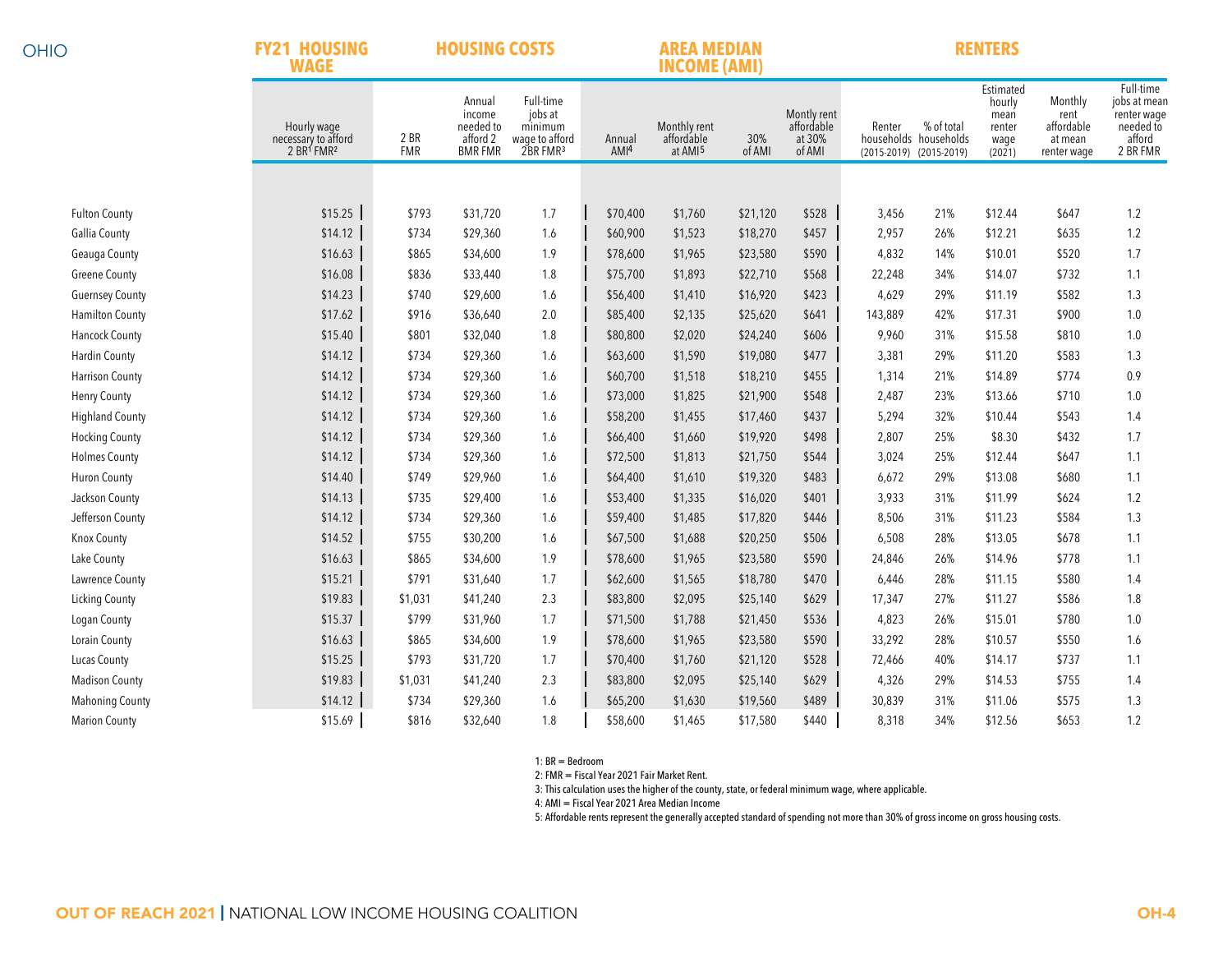OHIO

### **FY21 HOUSING HOUSING COSTS**

### **AREA MEDIAN RENTERS**

|                                                  |                                                                          | <b>WAGE</b><br><b>INCOME (AMI)</b> |                                                             |                                                                           |  |                            |                                                   |                      |                                               |                 |                                                                |                                                         |                                                         |                                                                             |
|--------------------------------------------------|--------------------------------------------------------------------------|------------------------------------|-------------------------------------------------------------|---------------------------------------------------------------------------|--|----------------------------|---------------------------------------------------|----------------------|-----------------------------------------------|-----------------|----------------------------------------------------------------|---------------------------------------------------------|---------------------------------------------------------|-----------------------------------------------------------------------------|
|                                                  | Hourly wage<br>necessary to afford<br>2 BR <sup>1</sup> FMR <sup>2</sup> | 2 BR<br><b>FMR</b>                 | Annual<br>income<br>needed to<br>afford 2<br><b>BMR FMR</b> | Full-time<br>jobs at<br>minimum<br>wage to afford<br>2BR FMR <sup>3</sup> |  | Annual<br>AMI <sup>4</sup> | Monthly rent<br>affordable<br>at AMI <sup>5</sup> | 30%<br>of AMI        | Montly rent<br>affordable<br>at 30%<br>of AMI | Renter          | % of total<br>households households<br>(2015-2019) (2015-2019) | Estimated<br>hourly<br>mean<br>renter<br>wage<br>(2021) | Monthly<br>rent<br>affordable<br>at mean<br>renter wage | Full-time<br>jobs at mean<br>renter wage<br>needed to<br>afford<br>2 BR FMR |
|                                                  |                                                                          |                                    |                                                             |                                                                           |  |                            |                                                   |                      |                                               |                 |                                                                |                                                         |                                                         |                                                                             |
|                                                  |                                                                          |                                    |                                                             |                                                                           |  |                            |                                                   |                      |                                               |                 |                                                                |                                                         |                                                         |                                                                             |
| Medina County                                    | \$16.63<br>\$14.12                                                       | \$865<br>\$734                     | \$34,600                                                    | 1.9                                                                       |  | \$78,600                   | \$1,965                                           | \$23,580             | \$590<br>\$421                                | 13,879<br>1,934 | 20%<br>21%                                                     | \$12.11<br>\$6.67                                       | \$630<br>\$347                                          | 1.4                                                                         |
| <b>Meigs County</b>                              |                                                                          |                                    | \$29,360                                                    | 1.6                                                                       |  | \$56,100                   | \$1,403                                           | \$16,830             |                                               |                 |                                                                |                                                         | \$679                                                   | 2.1                                                                         |
| <b>Mercer County</b>                             | \$14.12<br>\$16.08                                                       | \$734                              | \$29,360                                                    | 1.6<br>1.8                                                                |  | \$72,800                   | \$1,820                                           | \$21,840             | \$546<br>\$568                                | 3,731           | 23%<br>29%                                                     | \$13.06                                                 | \$670                                                   | 1.1                                                                         |
| Miami County                                     | \$14.12                                                                  | \$836                              | \$33,440                                                    |                                                                           |  | \$75,700                   | \$1,893                                           | \$22,710             |                                               | 11,870          |                                                                | \$12.88                                                 |                                                         | 1.2                                                                         |
| Monroe County                                    | \$16.08                                                                  | \$734<br>\$836                     | \$29,360                                                    | 1.6<br>1.8                                                                |  | \$54,600                   | \$1,365                                           | \$16,380             | \$410<br>\$568                                | 1,249<br>87,536 | 22%<br>39%                                                     | \$9.33<br>\$14.54                                       | \$485<br>\$756                                          | 1.5<br>1.1                                                                  |
| <b>Montgomery County</b><br><b>Morgan County</b> | \$14.12                                                                  | \$734                              | \$33,440<br>\$29,360                                        | 1.6                                                                       |  | \$75,700<br>\$52,000       | \$1,893<br>\$1,300                                | \$22,710<br>\$15,600 | \$390                                         | 1,423           | 23%                                                            | \$9.96                                                  | \$518                                                   | 1.4                                                                         |
| <b>Morrow County</b>                             | \$19.83                                                                  | \$1,031                            | \$41,240                                                    | 2.3                                                                       |  | \$83,800                   | \$2,095                                           | \$25,140             | \$629                                         | 2,350           | 18%                                                            | \$9.46                                                  | \$492                                                   | 2.1                                                                         |
| Muskingum County                                 | \$14.50                                                                  | \$754                              | \$30,160                                                    | 1.6                                                                       |  | \$61,200                   | \$1,530                                           | \$18,360             | \$459                                         | 10,506          | 31%                                                            | \$10.77                                                 | \$560                                                   | 1.3                                                                         |
| Noble County                                     | \$14.12                                                                  | \$734                              | \$29,360                                                    | 1.6                                                                       |  | \$59,400                   | \$1,485                                           | \$17,820             | \$446                                         | 915             | 18%                                                            | \$9.20                                                  | \$478                                                   | 1.5                                                                         |
| Ottawa County                                    | \$15.29                                                                  | \$795                              | \$31,800                                                    | 1.7                                                                       |  | \$75,900                   | \$1,898                                           | \$22,770             | \$569                                         | 3,820           | 21%                                                            | \$11.40                                                 | \$593                                                   | 1.3                                                                         |
| <b>Paulding County</b>                           | \$14.12                                                                  | \$734                              | \$29,360                                                    | 1.6                                                                       |  | \$68,300                   | \$1,708                                           | \$20,490             | \$512                                         | 1,619           | 21%                                                            | \$11.43                                                 | \$594                                                   | 1.2                                                                         |
| Perry County                                     | \$14.12                                                                  | \$734                              | \$29,360                                                    | 1.6                                                                       |  | \$59,900                   | \$1,498                                           | \$17,970             | \$449                                         | 3,550           | 26%                                                            | \$9.02                                                  | \$469                                                   | 1.6                                                                         |
| Pickaway County                                  | \$19.83                                                                  | \$1,031                            | \$41,240                                                    | 2.3                                                                       |  | \$83,800                   | \$2,095                                           | \$25,140             | \$629                                         | 5,012           | 25%                                                            | \$10.73                                                 | \$558                                                   | 1.8                                                                         |
| Pike County                                      | \$14.12                                                                  | \$734                              | \$29,360                                                    | 1.6                                                                       |  | \$57,300                   | \$1,433                                           | \$17,190             | \$430                                         | 3,859           | 35%                                                            | \$15.69                                                 | \$816                                                   | 0.9                                                                         |
| Portage County                                   | \$16.33                                                                  | \$849                              | \$33,960                                                    | 1.9                                                                       |  | \$83,300                   | \$2,083                                           | \$24,990             | \$625                                         | 18,830          | 30%                                                            | \$11.16                                                 | \$580                                                   | 1.5                                                                         |
| Preble County                                    | \$14.50                                                                  | \$754                              | \$30,160                                                    | 1.6                                                                       |  | \$70,600                   | \$1,765                                           | \$21,180             | \$530                                         | 3,518           | 22%                                                            | \$12.06                                                 | \$627                                                   | 1.2                                                                         |
| <b>Putnam County</b>                             | \$14.12                                                                  | \$734                              | \$29,360                                                    | 1.6                                                                       |  | \$79,100                   | \$1,978                                           | \$23,730             | \$593                                         | 2,454           | 18%                                                            | \$12.20                                                 | \$634                                                   | $1.2\,$                                                                     |
| <b>Richland County</b>                           | \$14.12                                                                  | \$734                              | \$29,360                                                    | 1.6                                                                       |  | \$61,500                   | \$1,538                                           | \$18,450             | \$461                                         | 15,816          | 33%                                                            | \$12.10                                                 | \$629                                                   | 1.2                                                                         |
| Ross County                                      | \$15.23                                                                  | \$792                              | \$31,680                                                    | 1.7                                                                       |  | \$57,400                   | \$1,435                                           | \$17,220             | \$431                                         | 8,374           | 29%                                                            | \$11.90                                                 | \$619                                                   | 1.3                                                                         |
| Sandusky County                                  | \$14.37                                                                  | \$747                              | \$29,880                                                    | 1.6                                                                       |  | \$66,500                   | \$1,663                                           | \$19,950             | \$499                                         | 6,430           | 27%                                                            | \$12.29                                                 | \$639                                                   | 1.2                                                                         |
| <b>Scioto County</b>                             | \$14.12                                                                  | \$734                              | \$29,360                                                    | 1.6                                                                       |  | \$60,400                   | \$1,510                                           | \$18,120             | \$453                                         | 9,670           | 32%                                                            | \$9.30                                                  | \$484                                                   | 1.5                                                                         |
| Seneca County                                    | \$14.38                                                                  | \$748                              | \$29,920                                                    | 1.6                                                                       |  | \$62,300                   | \$1,558                                           | \$18,690             | \$467                                         | 6,006           | 28%                                                            | \$11.34                                                 | \$590                                                   | 1.3                                                                         |
| Shelby County                                    | \$14.15                                                                  | \$736                              | \$29,440                                                    | 1.6                                                                       |  | \$77,600                   | \$1,940                                           | \$23,280             | \$582                                         | 5,362           | 29%                                                            | \$17.48                                                 | \$909                                                   | 0.8                                                                         |
| <b>Stark County</b>                              | \$14.44                                                                  | \$751                              | \$30,040                                                    | 1.6                                                                       |  | \$68,900                   | \$1,723                                           | \$20,670             | \$517                                         | 48,800          | 32%                                                            | \$12.19                                                 | \$634                                                   | 1.2                                                                         |
| <b>Summit County</b>                             | \$16.33                                                                  | \$849                              | \$33,960                                                    | 1.9                                                                       |  | \$83,300                   | \$2,083                                           | \$24,990             | \$625                                         | 76,850          | 34%                                                            | \$14.05                                                 | \$730                                                   | 1.2                                                                         |

1: BR = Bedroom

2: FMR = Fiscal Year 2021 Fair Market Rent.

3: This calculation uses the higher of the county, state, or federal minimum wage, where applicable.

4: AMI = Fiscal Year 2021 Area Median Income

5: Affordable rents represent the generally accepted standard of spending not more than 30% of gross income on gross housing costs.